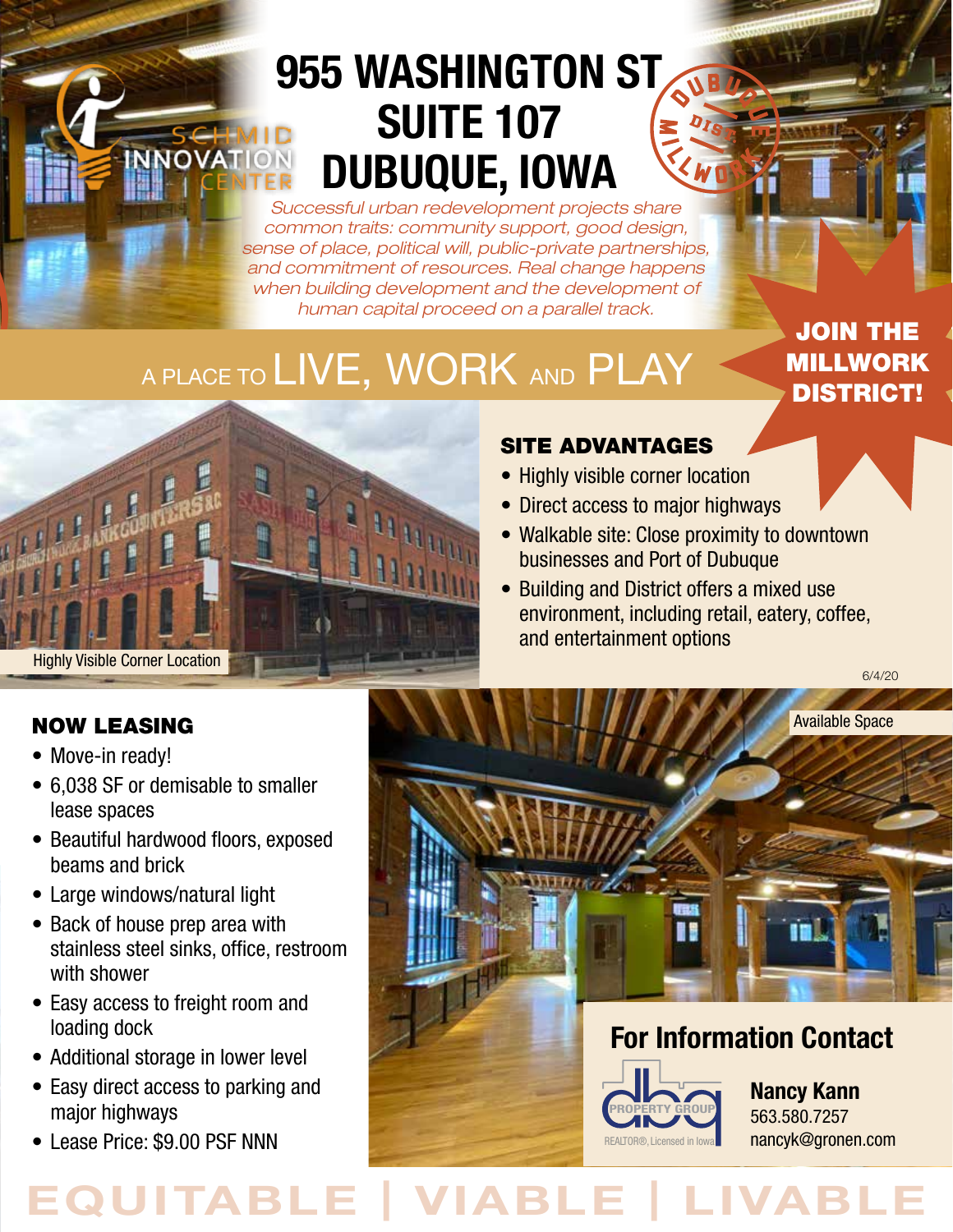

## **For Information Contact**



 563.580.7257 **Nancy Kann** nancyk@gronen.com

### BUILDING FEATURES:

- Experienced construction and design team available for buildout services
- Smoke free building
- Courtyard community space
- Public parking available
- Exposed stone, brick, beams, columns, joists
- Large windows/high ceilings
- Access to high speed internet/ fiber optic
- New sprinkler system with monitored fire alarm control
- 



### SUSTAINABLE AND ENERGY EFFICIENT FEATURES:

- Reuse of existing building and reclaimed material
- Reflective roof with R50 of insulation
- High efficiency mechanical, electrical, and HVAC
- Pervious paver system at courtyard
- Indoor environmental quality/Low VOC paints, materials, ventilation system
- Green building standards and housekeeping
- 72 panel roof solar array, significantly reducing the building's common area energy requirements



• Janitorial services available *"We very intentionally chose the Millwork District as the location for our business. The vibe here is special, uniquely Dubuque, but with a progressive, big city feel. The authenticity captured here is unlike anywhere else as our space, and the area in general, has been a huge asset to our business. We view the entire district as an extension of our office. We have walking meetings and use the courtyard, as well as other common areas for events—its our own little Googleplex campus! It has helped us attract young creative talent and leaves a great impression on current and potential clients! Gigantic wouldn't be Gigantic anywhere else."*

—Sean Murphy, Partner, Gigantic Design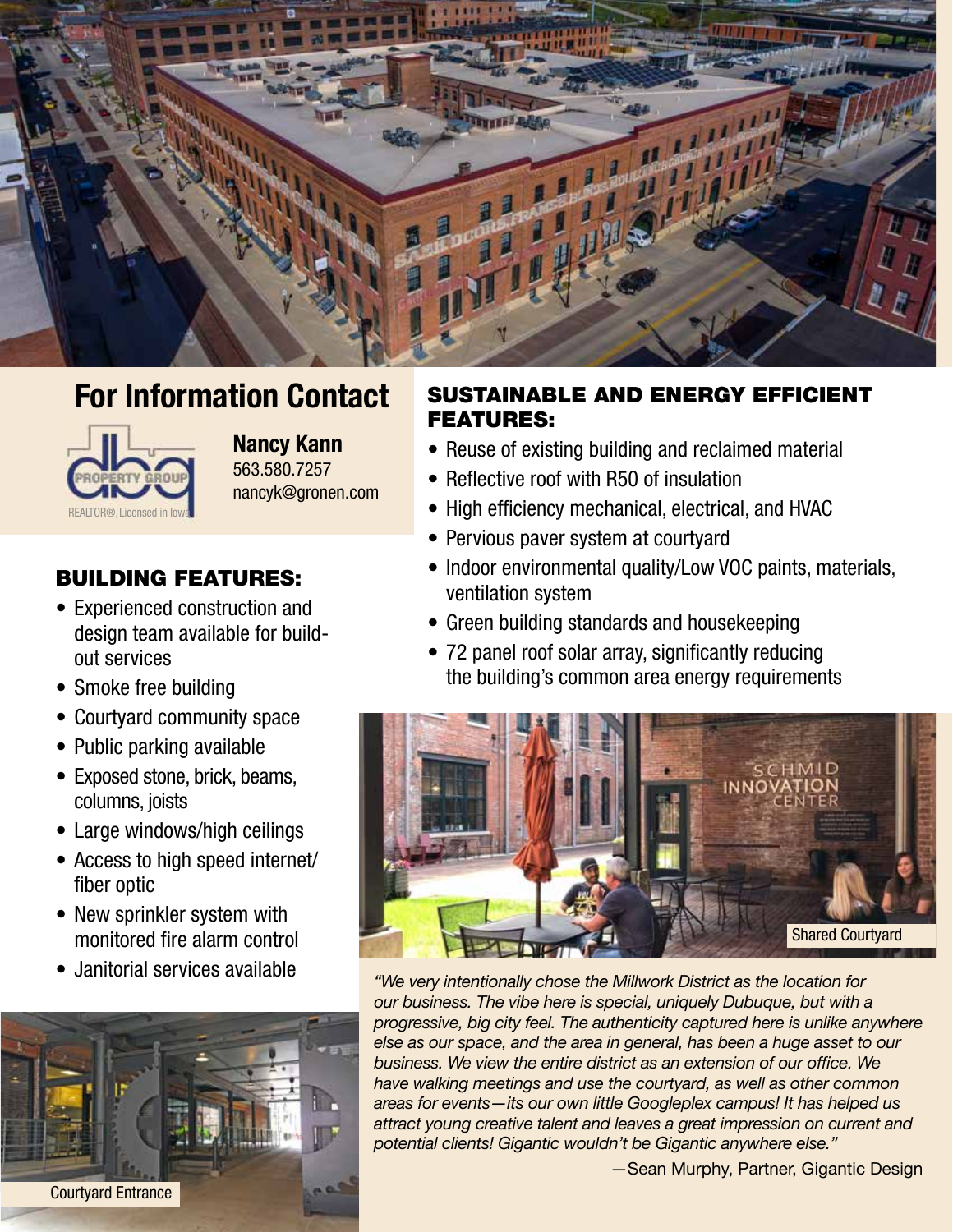